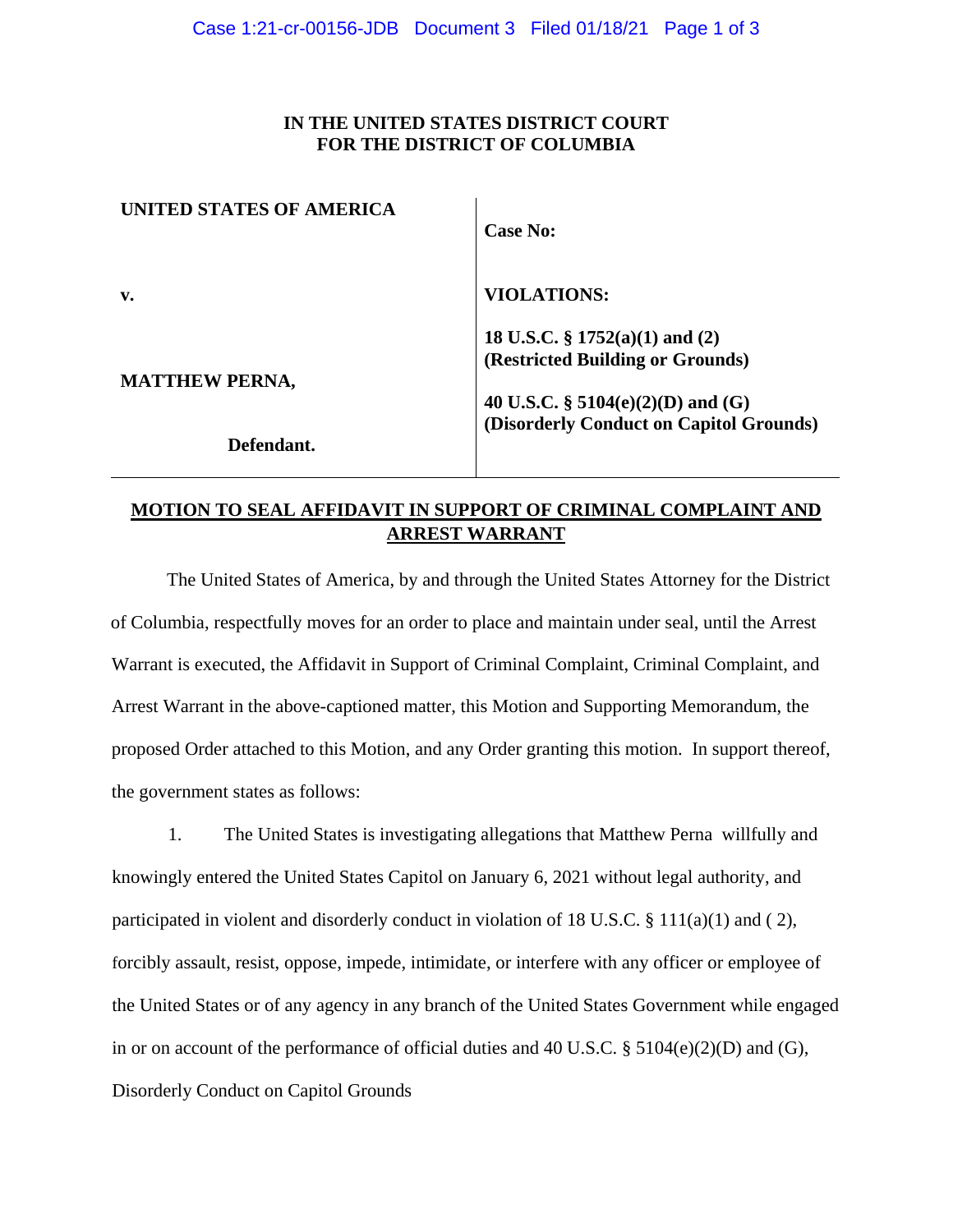#### Case 1:21-cr-00156-JDB Document 3 Filed 01/18/21 Page 2 of 3

2. The Affidavit in Support of Criminal Complaint references evidence gathered in the course of the investigation, including the use of a digital device in furtherance of the crime. The public disclosure of the Government's evidence could compromise the integrity of the investigation, including the ability of the United States to locate and arrest the defendant, which also may lead to the destruction of evidence in other locations including the digital device. Thus, a sealing order is necessary to avoid hindering the ongoing investigation in this matter.

2. As stated in Washington Post v. Robinson, 935 F.2d 282, 288 (D.C. Cir. 1999), there is a presumption of access to Court proceedings. But, this can be overridden if "'(1) closure serves a compelling interest; (2) there is a substantial probability that, in the absence of closure, this compelling interest would be harmed; and (3) there are no alternatives to closure that would adequately protect the compelling interest." Id. at 290 (quoting Oregonian Pub. Co. v. United States Dist. Court, 920 F.2d 1462, 1466 (9th Cir. 1990)).

3. In this matter, the United States has a compelling interest in preserving the integrity of its investigation and arresting the defendant. A limited sealing order ensuring that filings related to the Criminal Complaint and Arrest Warrant are not accessible from the Court's public files is narrowly tailored to serve a compelling interest.

4. Furthermore, the United States respectfully submits that complying with the normal notice requirements of Washington Post would defeat the purpose of the motion to seal. Persons who know the criminal justice system also know that docketing a motion to seal an Affidavit in Support of Criminal Complaint and Arrest Warrant, or a resulting sealing order, means that the defendant is charged with a crime, and the Government intends to arrest her. Thus, if this Motion or a sealing order were to become public, it would be the same as making public the Complaint and Arrest Warrant.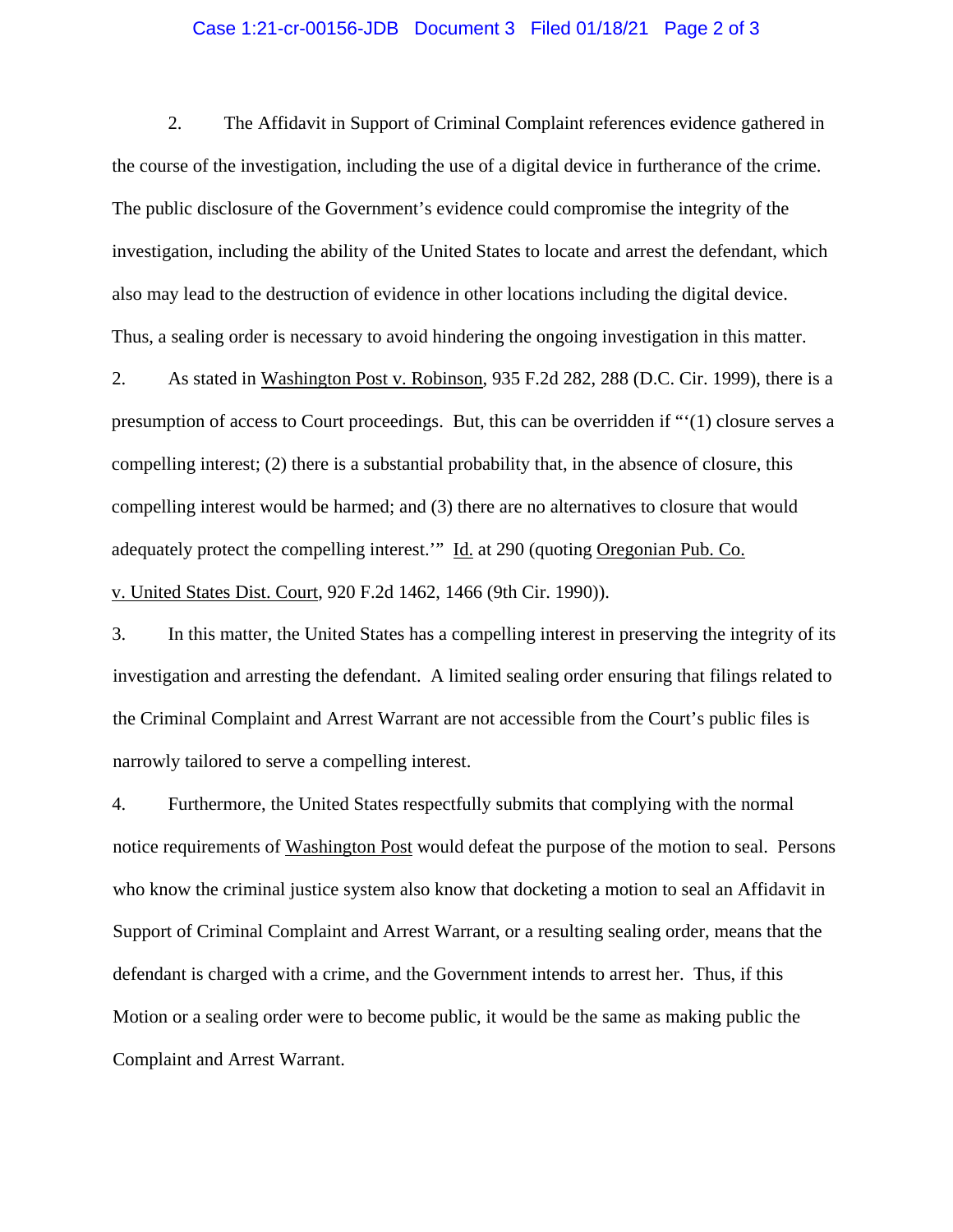#### Case 1:21-cr-00156-JDB Document 3 Filed 01/18/21 Page 3 of 3

**WHEREFORE**, the United States respectfully requests that this Court issue an Order directing that the Clerk of the Court place and maintain under seal, until execution of the Arrest Warrant, the Affidavit in Support of Criminal Complaint, this Motion and Supporting Memorandum, the proposed Order attached to this Motion, and any Order granting this motion.

Date: January 18, 2021 Respectfully submitted,

MICHAEL R. SHERWIN ACTING UNITED STATES ATTORNEY New York Bar No. 4444188

By: /s/\_\_Nihar Mohanty\_\_\_ Nihar Mohanty DC Bar 436686 U.S. Attorney's Office 555 4th Street, N.W., 4th Floor Washington, D.C. 20530 (202) 252-7700 Nihar.Mohanty@usdoj.gov